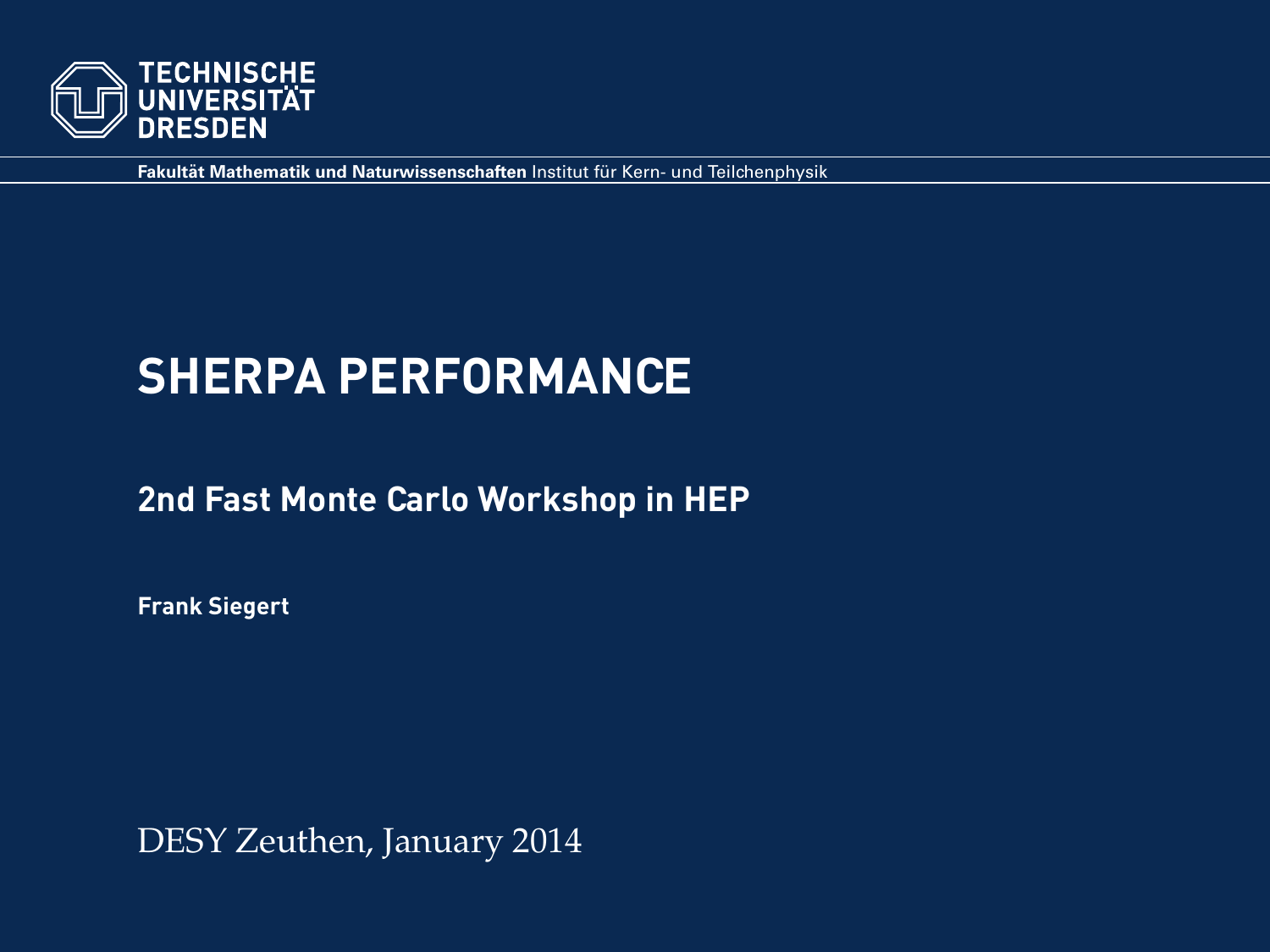

- **n** Introduction to SHERPA
- **2** Cost breakdown
- <sup>3</sup> Making use of HPC
- <sup>4</sup> I/O issues
- **5** Conclusions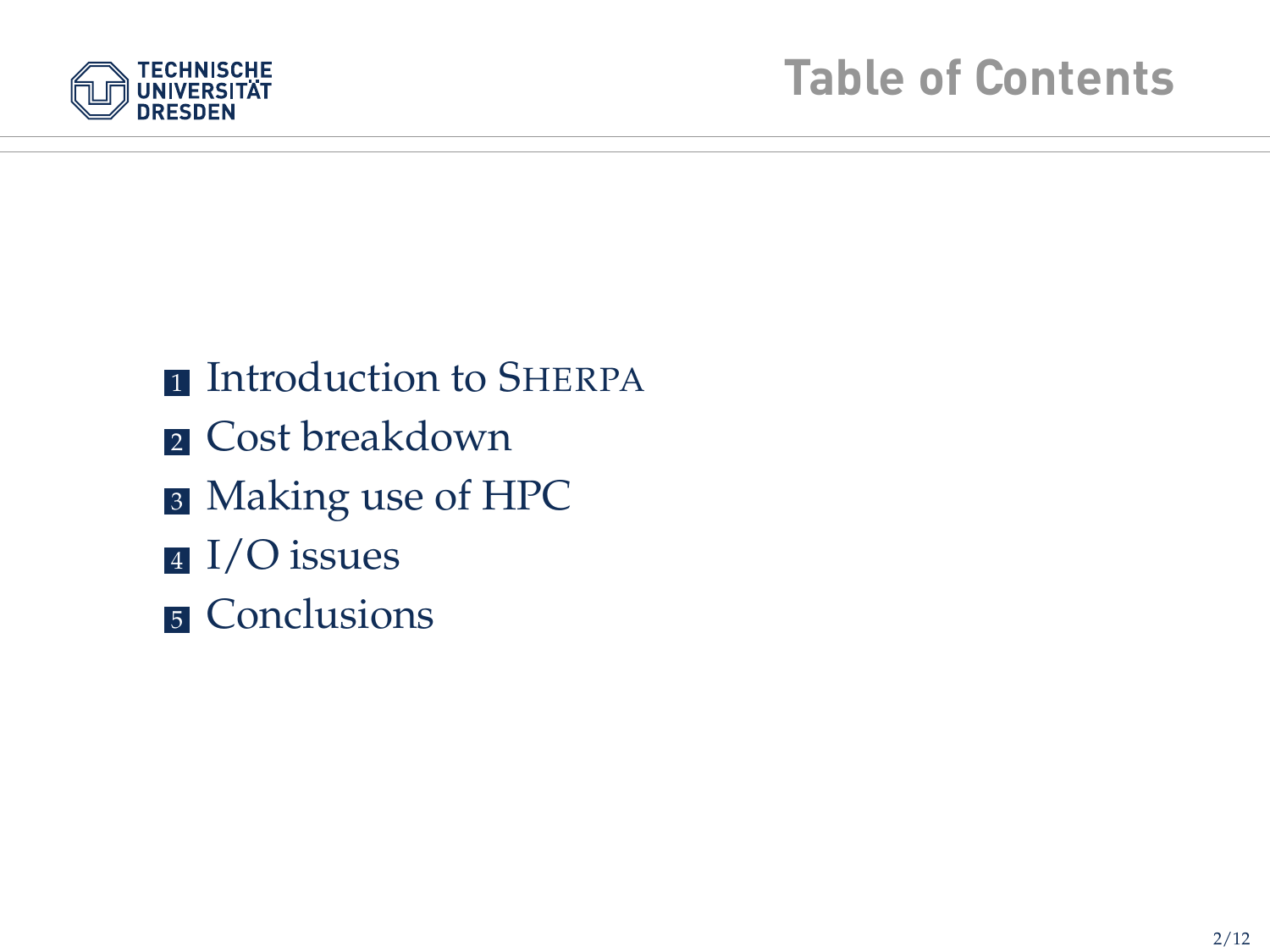



• SHERPA framework: Simulation of  $pp \rightarrow$  full hadronised final state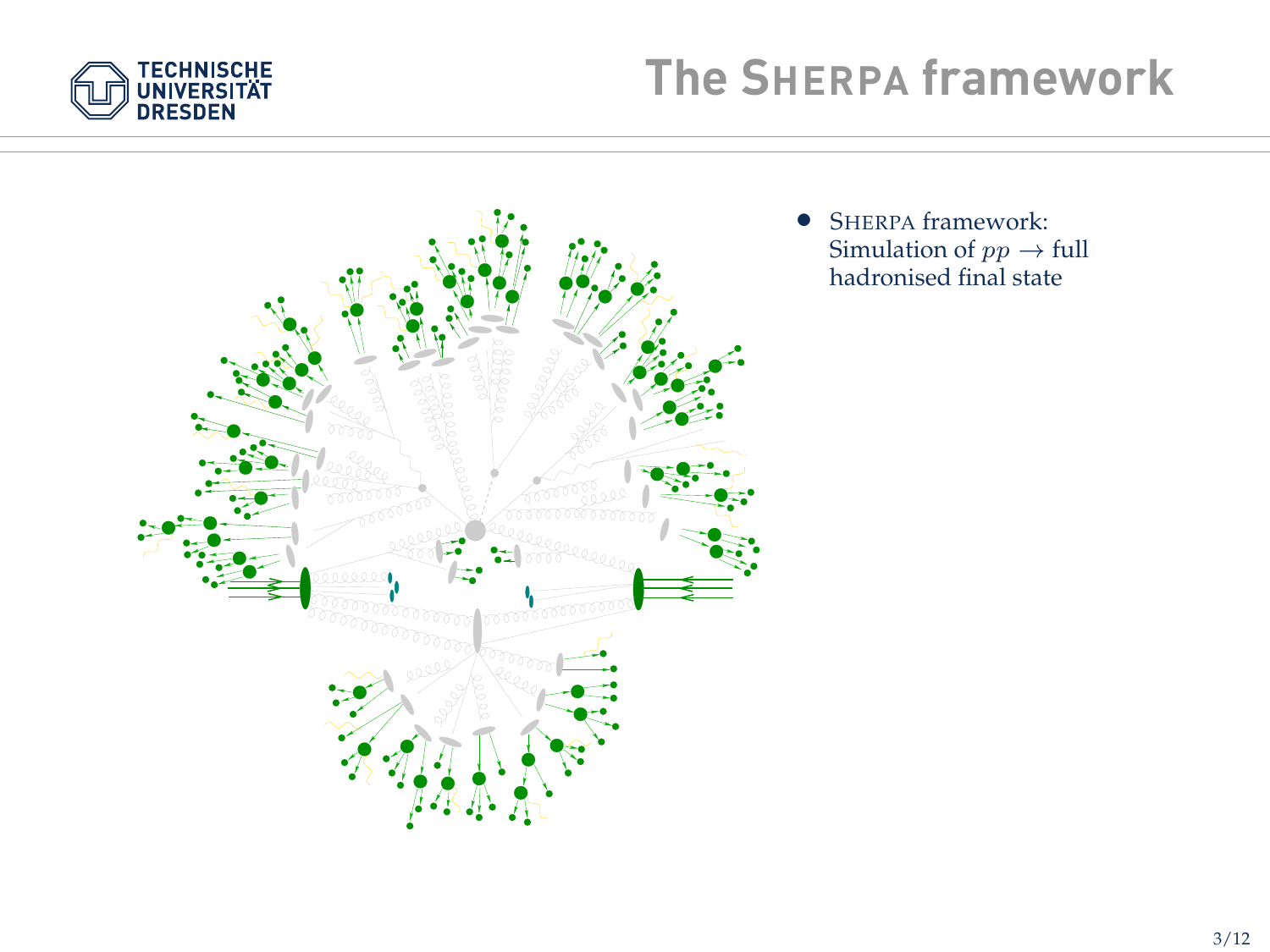



- SHERPA framework: Simulation of  $pp \rightarrow$  full hadronised final state
- Factorisation into stages: MC event representation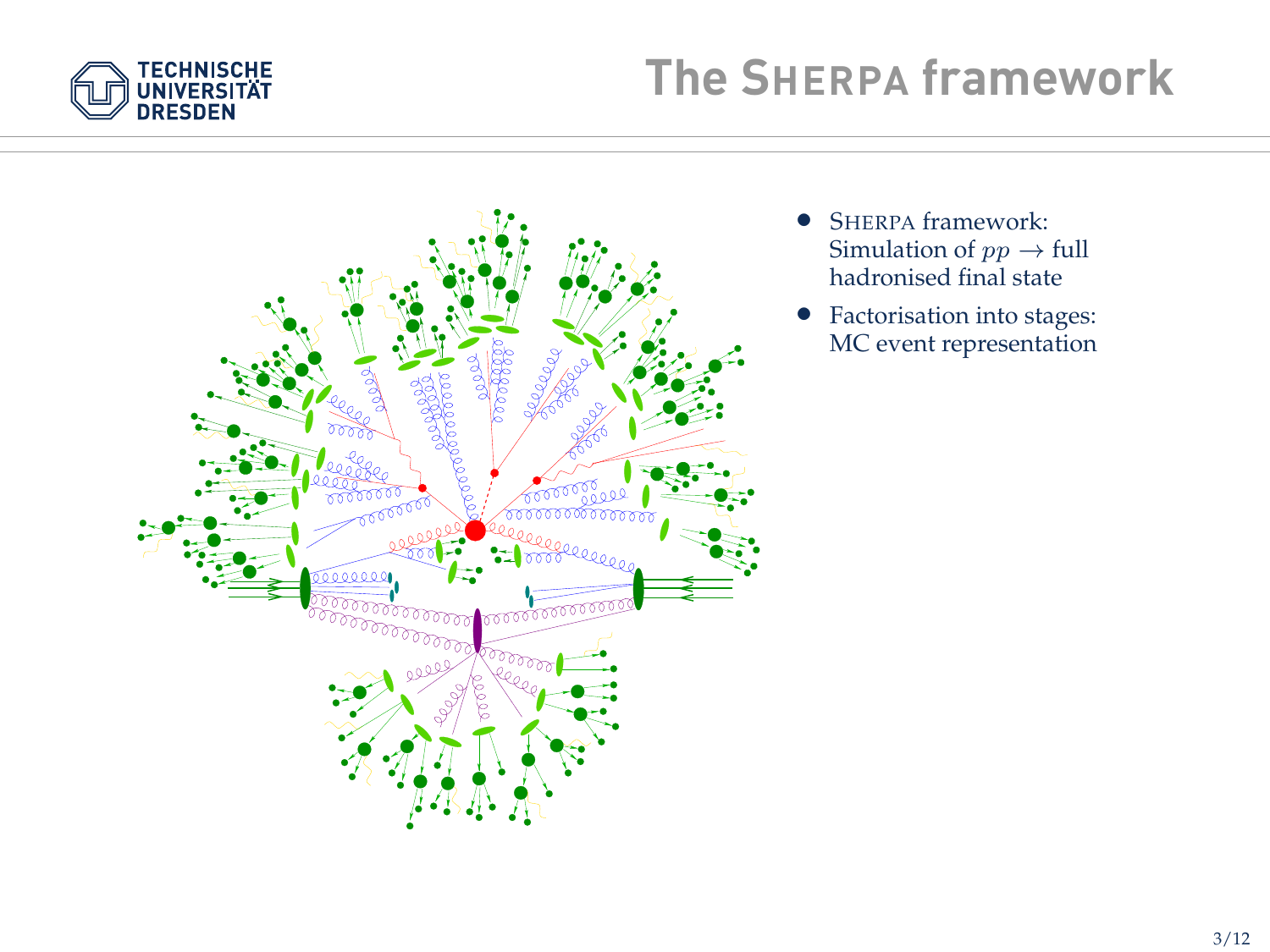



- SHERPA framework: Simulation of  $pp \rightarrow full$ hadronised final state
- Factorisation into stages: MC event representation
- We know from first principles:
	- Hard scattering at fixed order in perturbation theory

#### (**Matrix Element**)

– Approximate resummation of QCD corrections to all orders (**Parton Shower**)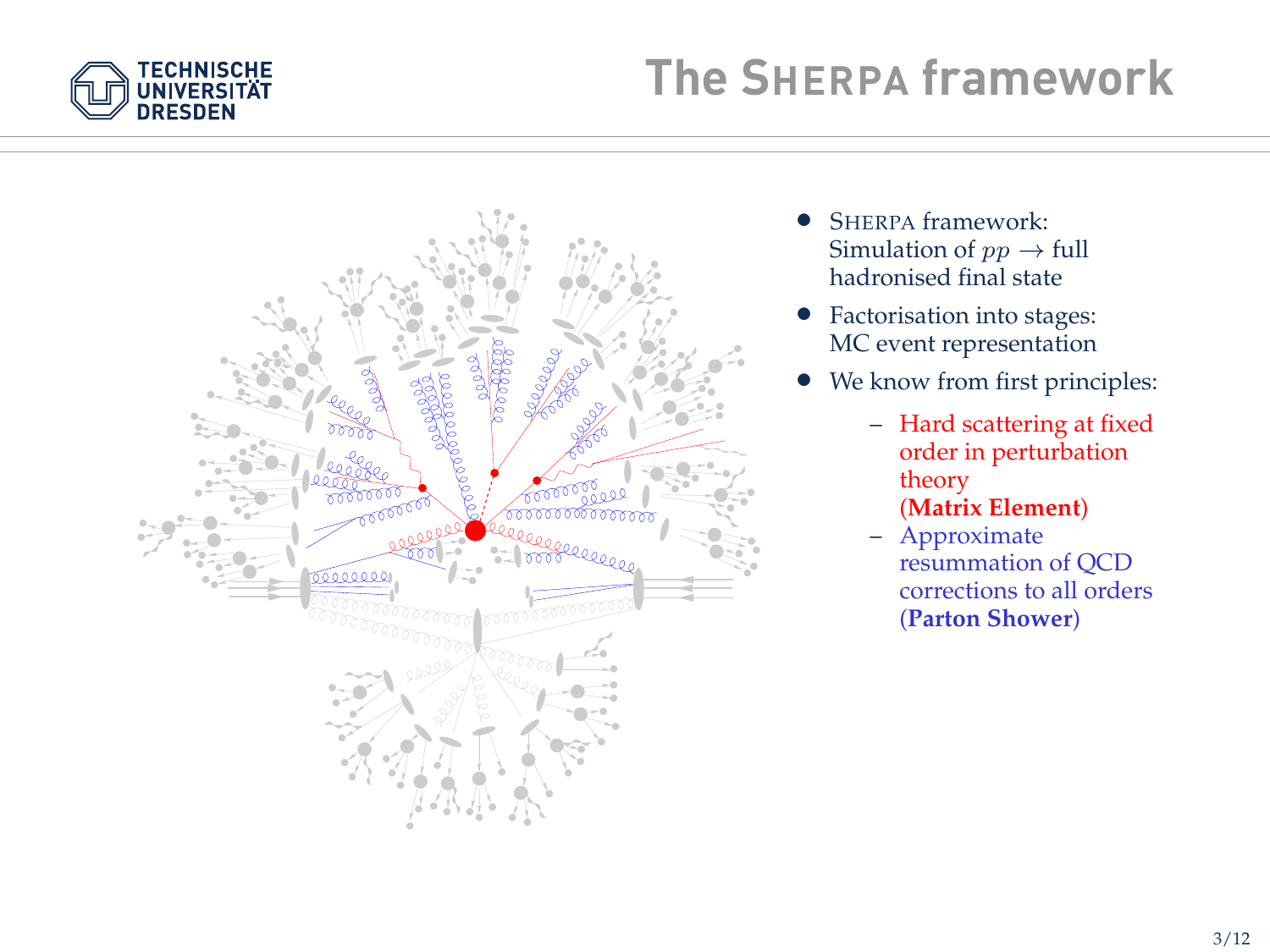



- SHERPA framework: Simulation of  $pp \rightarrow$  full hadronised final state
- Factorisation into stages: MC event representation
- We know from first principles:
	- Hard scattering at fixed order in perturbation theory

#### (**Matrix Element**)

- Approximate resummation of QCD corrections to all orders (**Parton Shower**)
- Remaining bits:
	- Hadronisation
	- Hadron decays
	- Multiple parton interactions
	- QED FSR resummation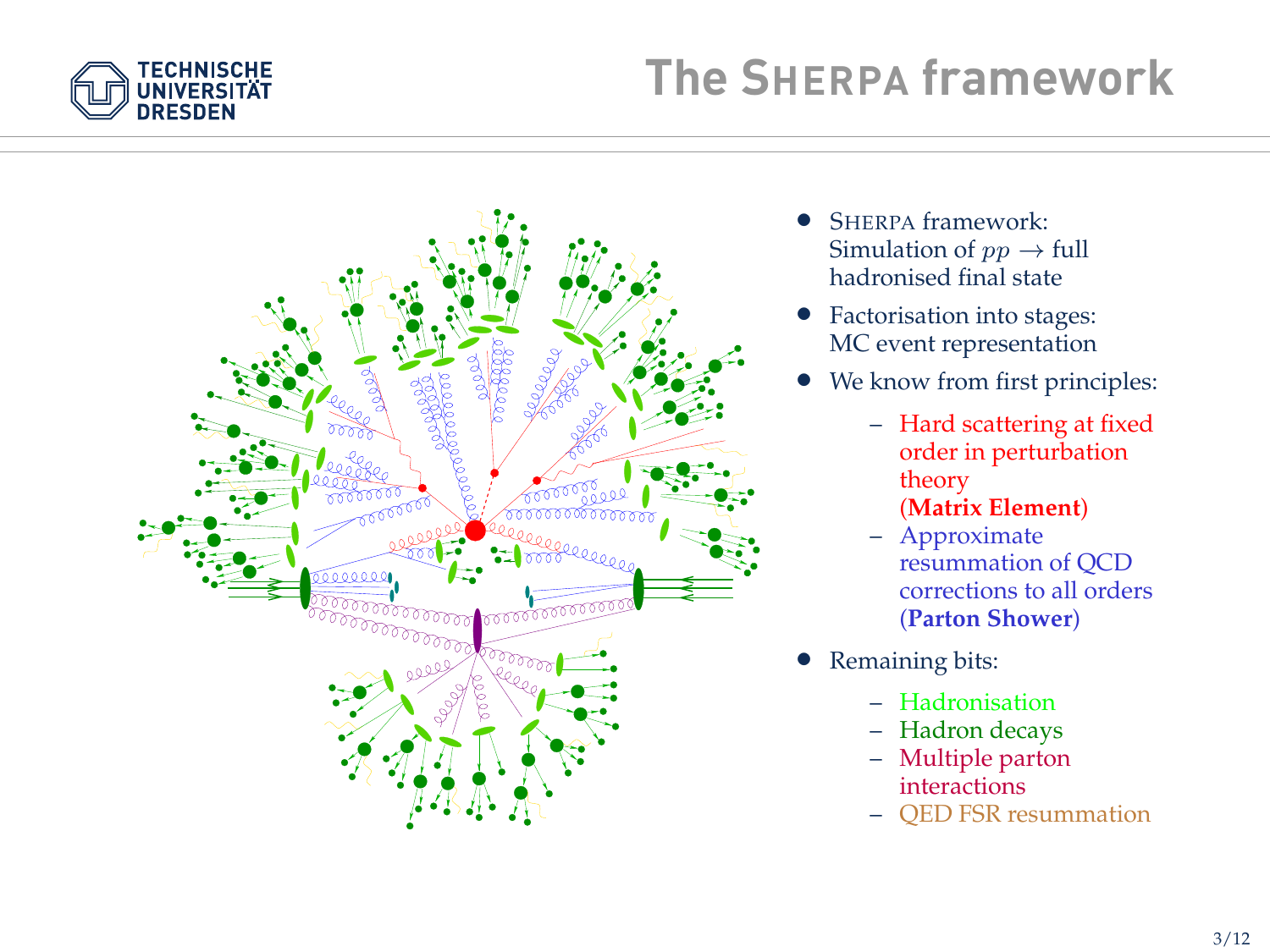

## **Example: Multi-jet merging**

In a nutshell

- $\rightarrow$  (N)LO matrix elements for  $pp \rightarrow X + 0, 1, \ldots, n$  jets
- $\rightarrow$  Combined with each other and the parton shower (PS)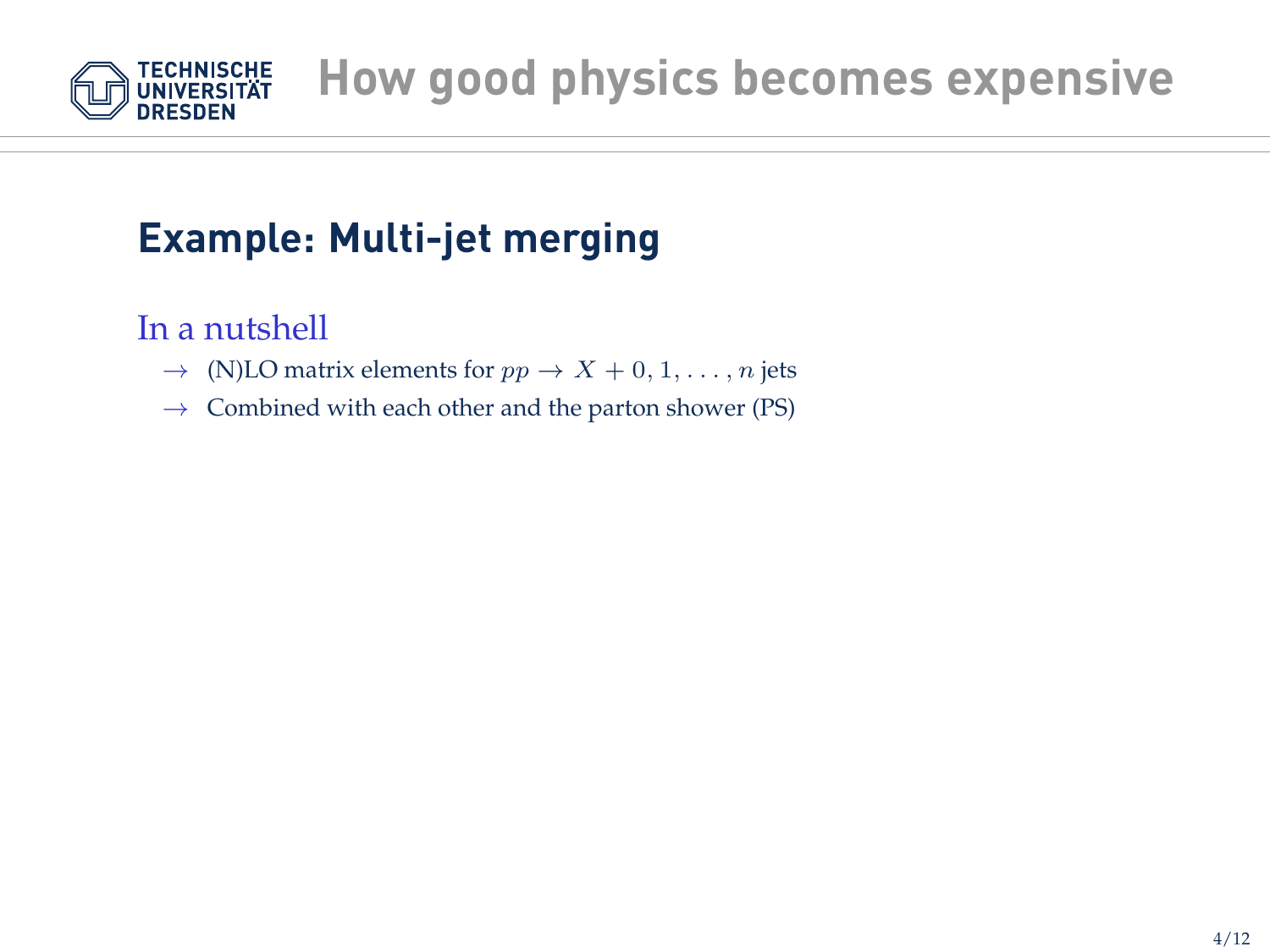

## **Example: Multi-jet merging**

In a nutshell

- $\rightarrow$  (N)LO matrix elements for  $pp \rightarrow X + 0, 1, \ldots, n$  jets
- $\rightarrow$  Combined with each other and the parton shower (PS)
	- Obvious performance penalties
		- Expensive multi-jet matrix elements
		- Complicated phase space integration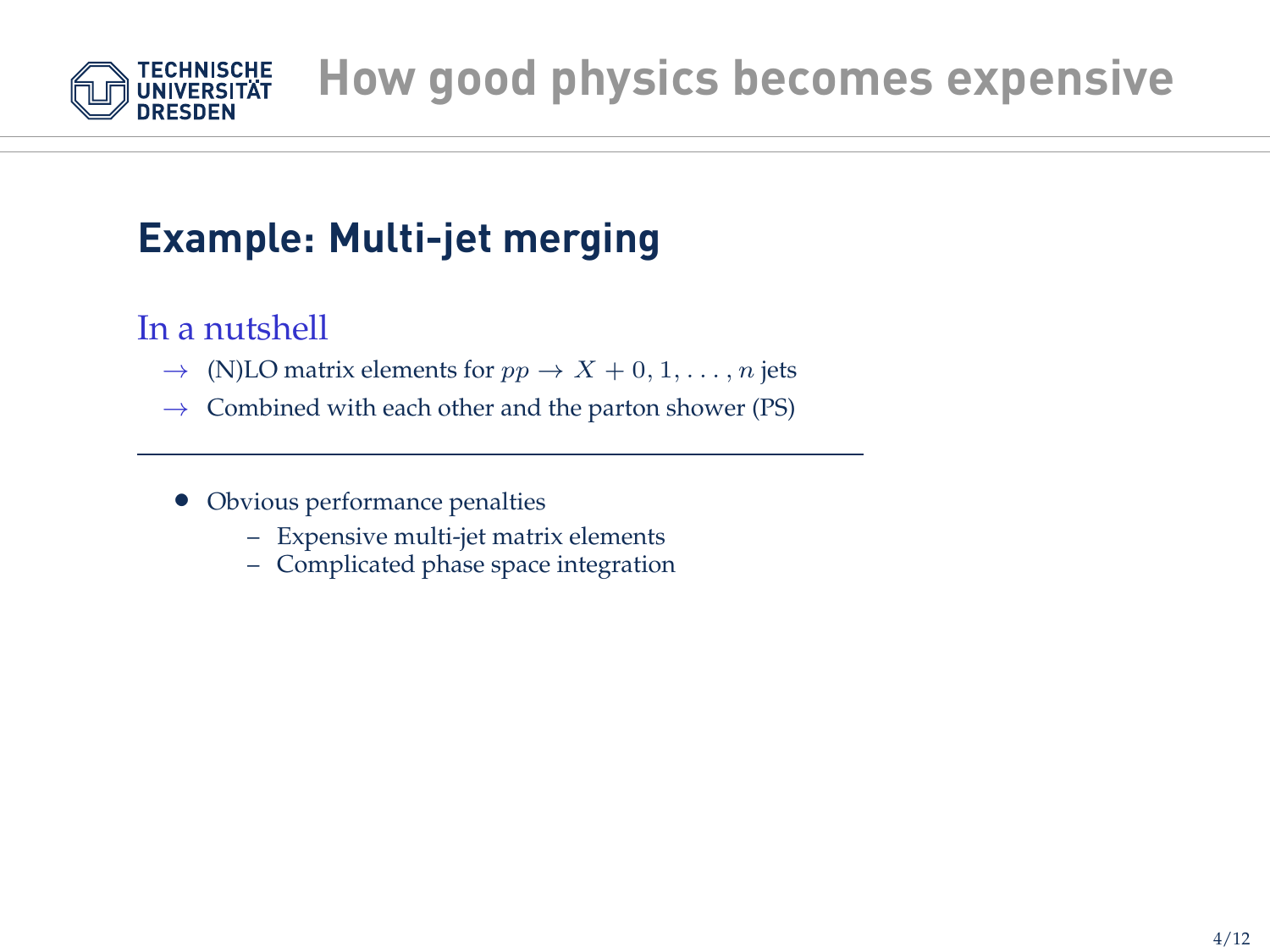**How good physics becomes expensive**

## **Example: Multi-jet merging**

#### In a nutshell

- $\rightarrow$  (N)LO matrix elements for  $pp \rightarrow X + 0, 1, \ldots, n$  jets
- $\rightarrow$  Combined with each other and the parton shower (PS)
- Obvious performance penalties
	- Expensive multi-jet matrix elements
	- Complicated phase space integration
- Example for non-obvious issues: matrix element clustering
	- Aim at preservation of ME fixed order **and** PS resummation properties
	- Achieved by interpreting ME event in parton shower language
	- ⇒ Probabilistic backwards-clustering with parton shower splitting kernels

= much more expensive than e.g.  $k_T$  clustering



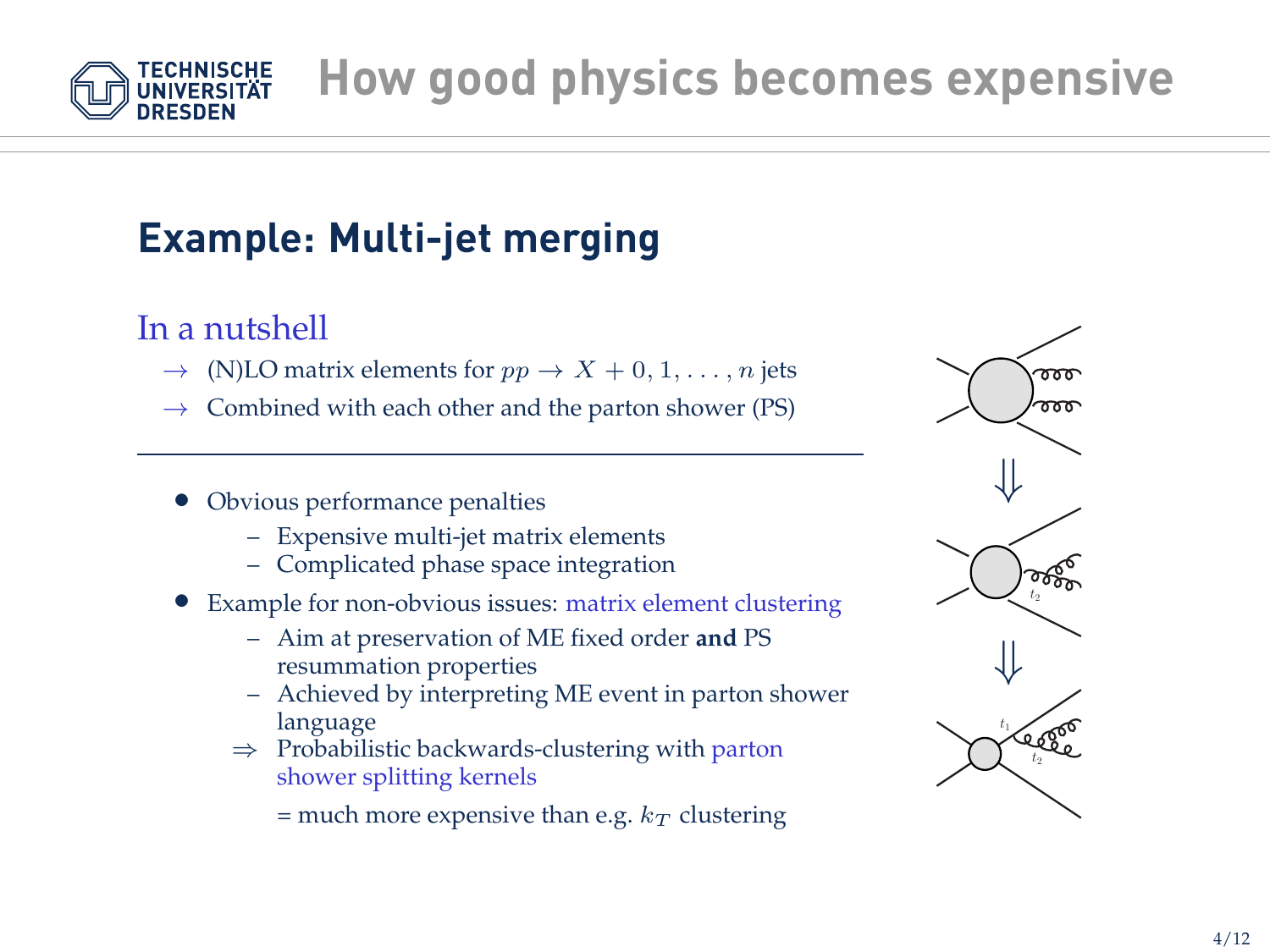

# Preparation costs = once per sample

## **Process construction (building "Feynman graphs")**

- not (yet) parallelisable
- identifies simplifications and mappings
- largest memory demands here,  $\mathcal{O}(1 \text{GB})$  for complicated processes
- storage of information for production runs

## **Phase space integration of the matrix elements**

- parallelisable with multithreading (up to factor  $\sim$  5) or MPI ( $\sim$  perfect scaling)  $\rightsquigarrow$  later
- storage of results for production runs

## **Example: W + 0,1,2j@NLO + 3,4,5j@LO**

- $5h \times 1$ CPU process construction
- 8h  $\times$  8CPU integration for  $W + 0.1.2$ j@NLO (including virtuals from OpenLoops)
- $48h \times 8$ CPU integration for W + 3,4,5j@LO (roughly factor of two lower if only up to 4 quarks)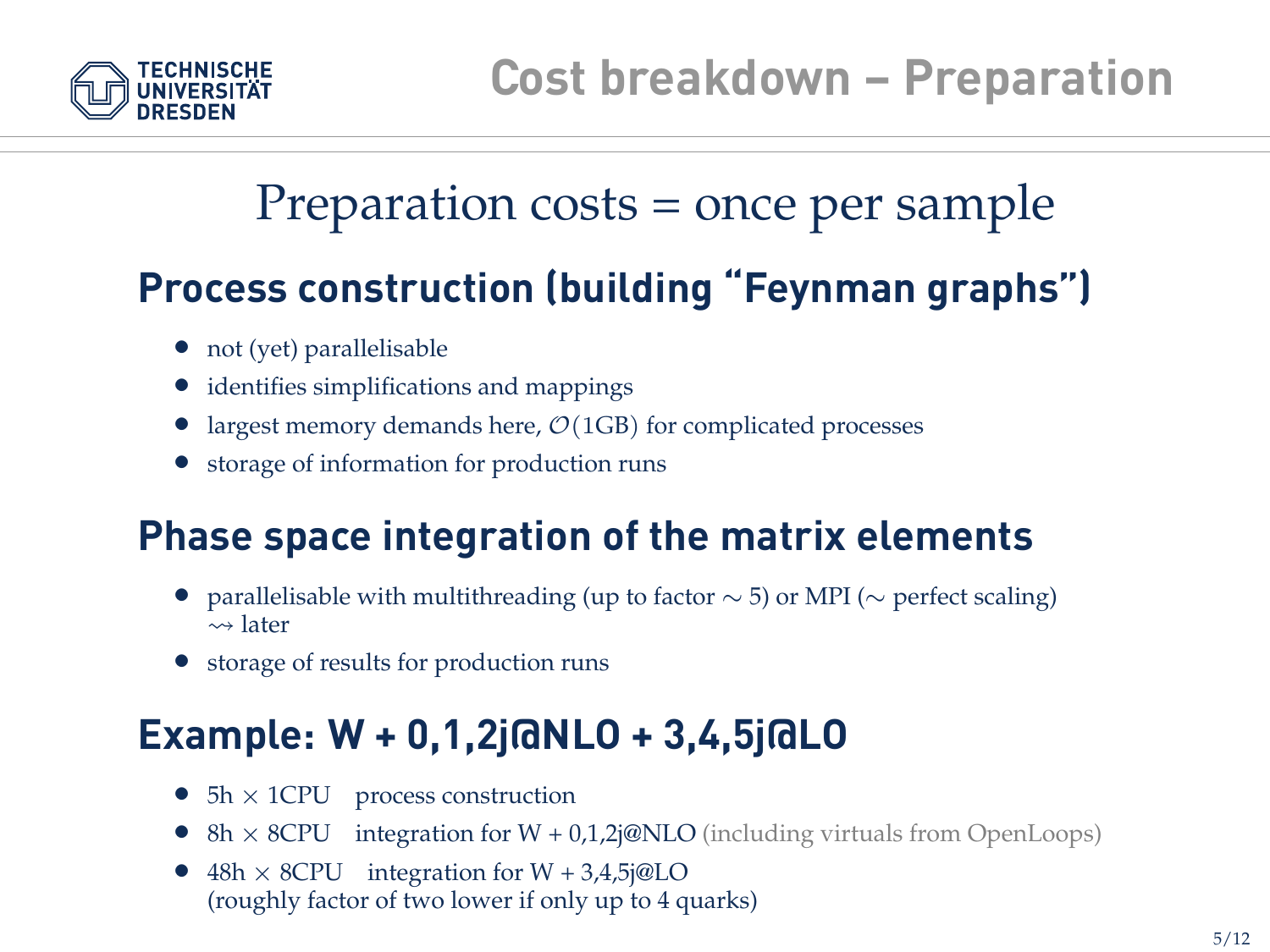

# Initialisation costs = once per Grid job (core)

#### **Process construction**

- reads stored information from preparation phase
- CPU and I/O
- depends significantly on  $I/O$  speed with SHERPA  $< 2.1.0$
- can take up to hours for more complicated processes

## **Example: W + 0,1,2j@NLO + 3,4,5j@LO**

- 10min process initialisation
- ∼ constant 5min remaining initialisation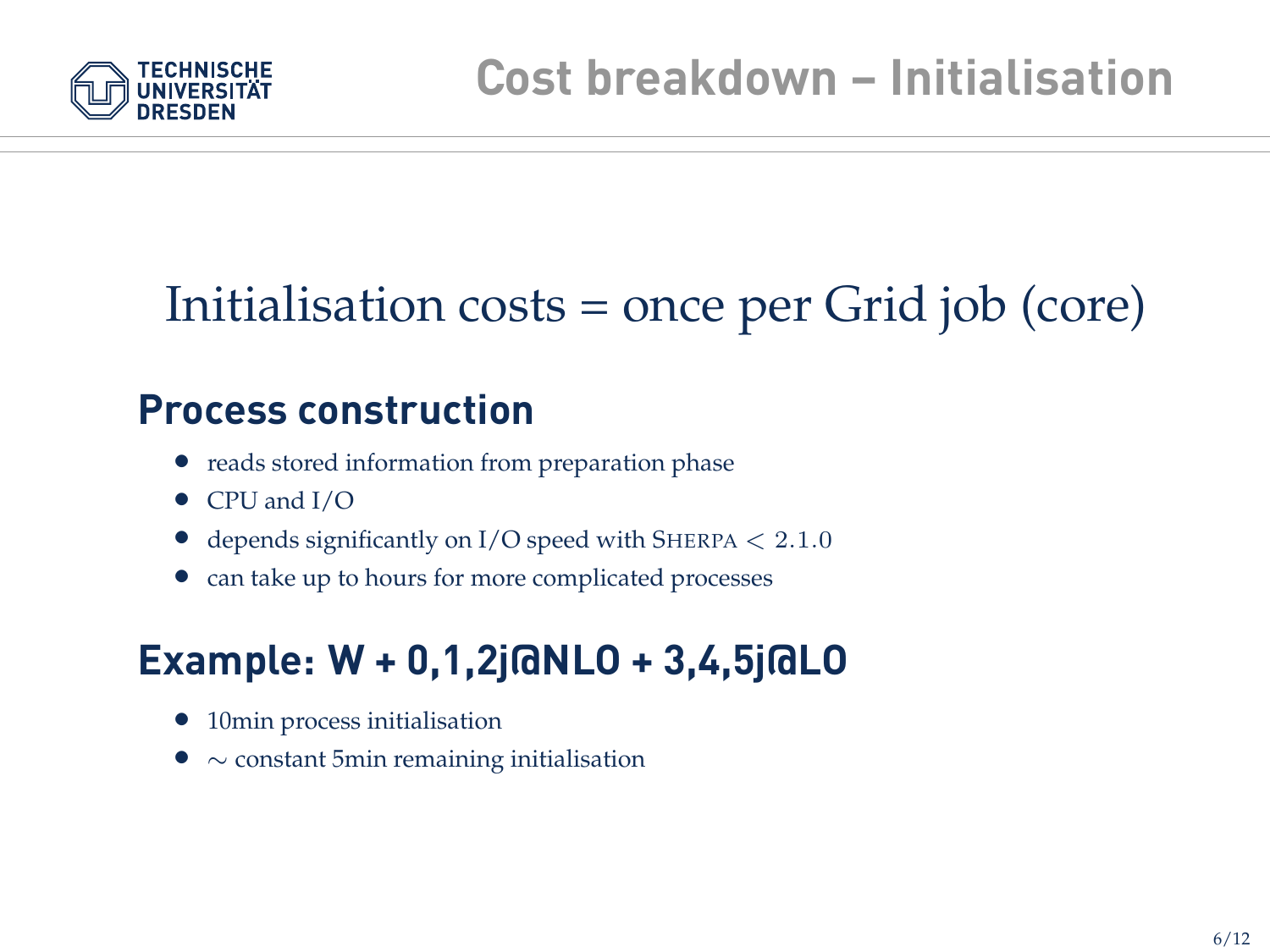

## Generation costs = once per event

## **Matrix element unweighting**

- challenging matrix element calculations, e.g. table **Hoche, Gleisberg (2008) ¨**
- really expensive: unweighting efficiency for complicated processes as low as 0.001%  $\rightarrow$  10<sup>5</sup> ME calculations per event
- additionally merging with parton shower including ME clustering
- $\rightarrow$   $\mathcal{O}(1 \text{ day})/1000$  events in complicated cases

## **Remaining generation chain**

- remaining cost of event independent of  $ME+PS: < 0.5$  s/evt
- includes hadronisation, decays, QED FSR, multiple parton interactions

## **Example: W + 0,1,2j@NLO + 3,4,5j@LO**

- from ATLAS central production: ∼ 12h/2000 evts ≈ 20 s/evt
- $\rightarrow$  needs work if detector simulation gets to  $\mathcal{O}(1s)/\text{evt}$

| Process                             | [ms/pt.] |
|-------------------------------------|----------|
| $gg \rightarrow 2q$                 | 0.073    |
| $gg \rightarrow 3g$                 | 0.339    |
| $gg \rightarrow 4q$                 | 1.67     |
| $gg \rightarrow 5g$                 | 8.98     |
| $gg \rightarrow 6q$                 | 49.6     |
| $gg \rightarrow 7g$                 | 298.     |
| $\rightarrow 8q$<br>$g\overline{g}$ | 1990.    |
| $\rightarrow 9q$<br>$g\overline{g}$ | 13100.   |
| $\rightarrow 10q$                   | 96000.   |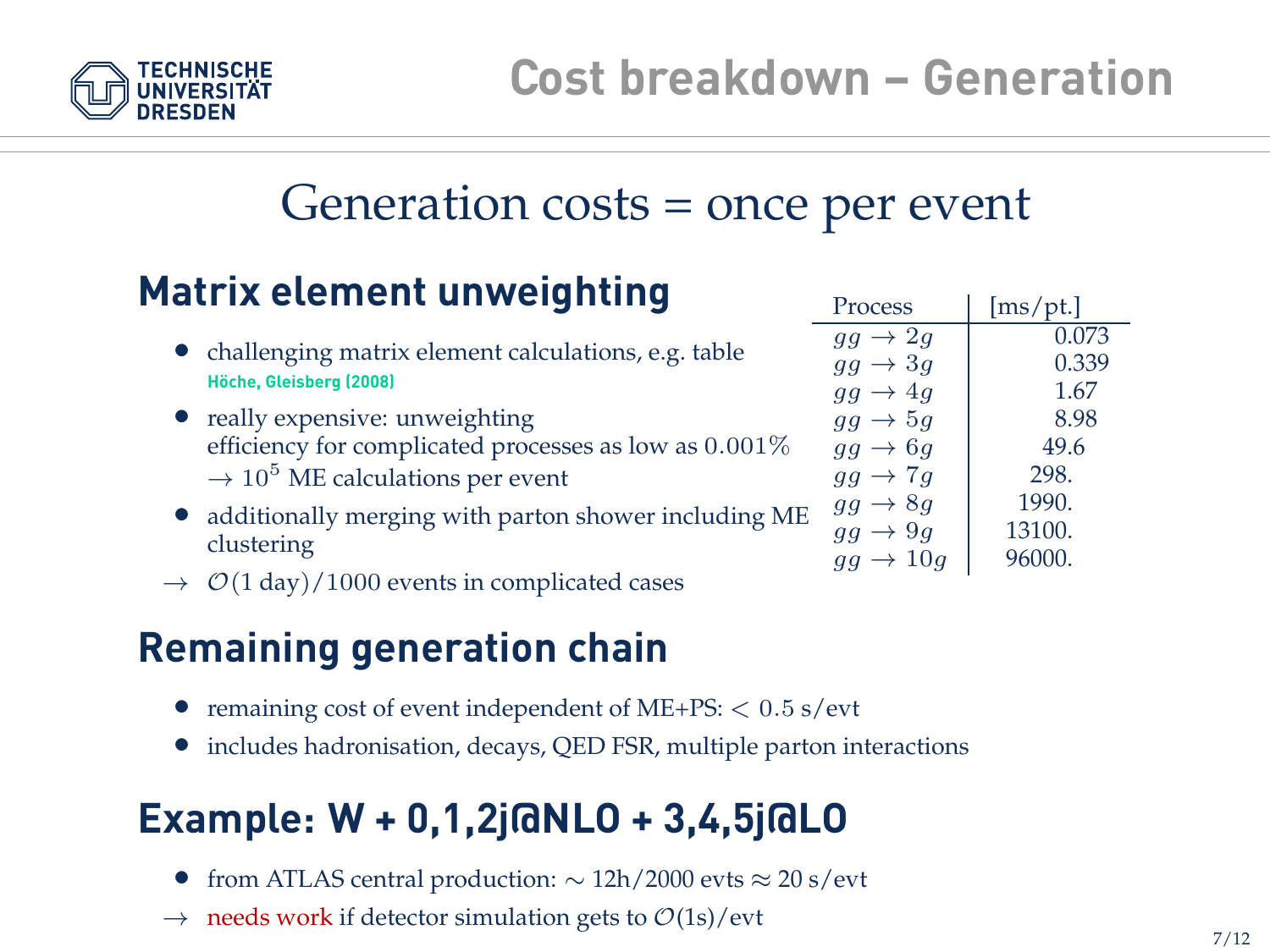

## **Multithreading in SHERPA**



- same process manages multiple computing threads
- parallelisation of loop over process group and calculation of phase space weight
- uses shared memory for all threads
- saturates at  $\sim 5$  cores  $\Rightarrow$  not really useful for HPC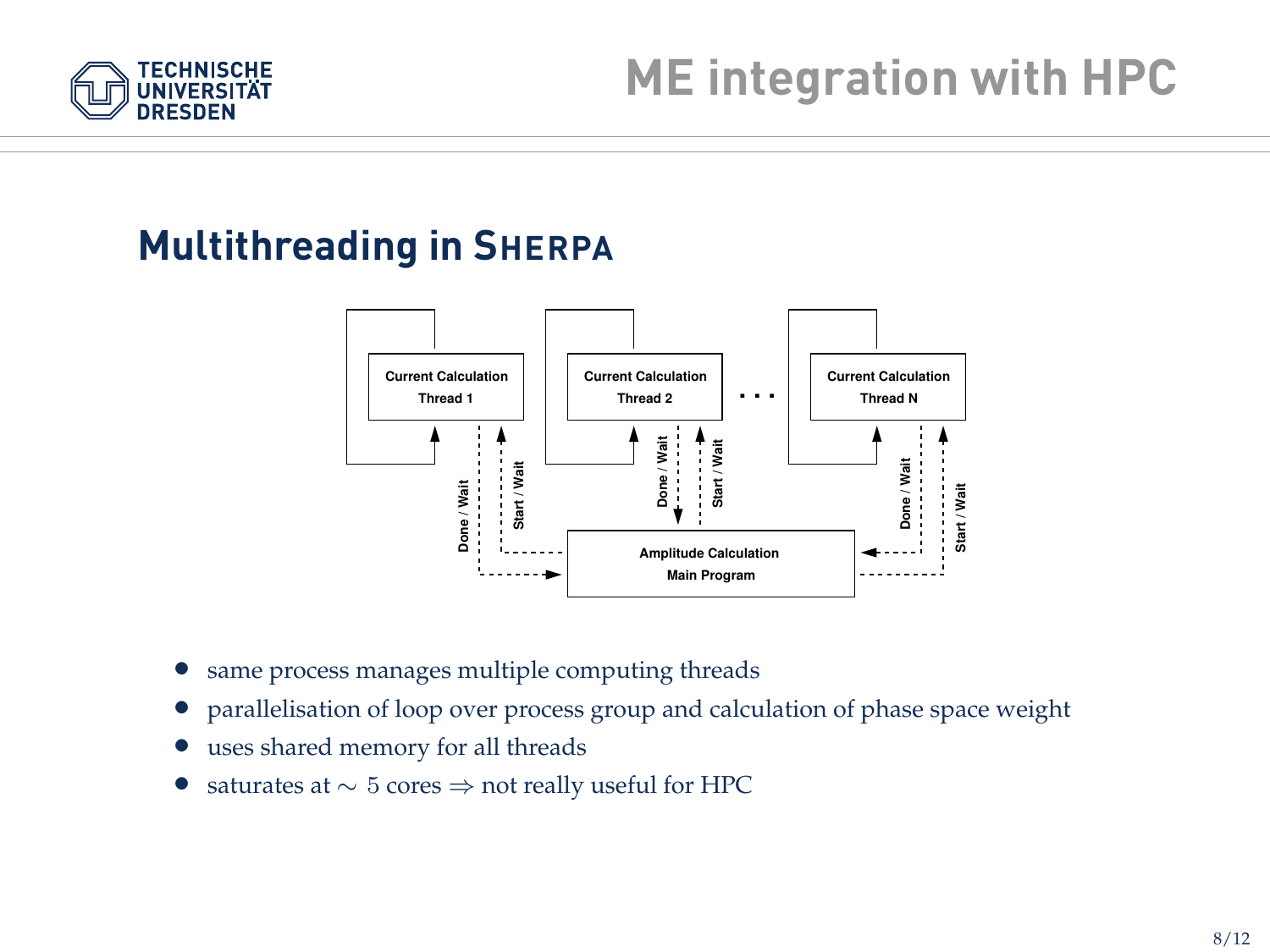

### **Message Passing Interface (MPI)**

- separate process per core, communication through (fast!) network
- memory required per core, not shared
- in SHERPA used for parallelisation of loop over phase space points, communication/optimisation of integrators every  $\sim 10^{4...5}$  points iteration
- different MPI implementations supported (e.g. Cray, IBM, openmpi)

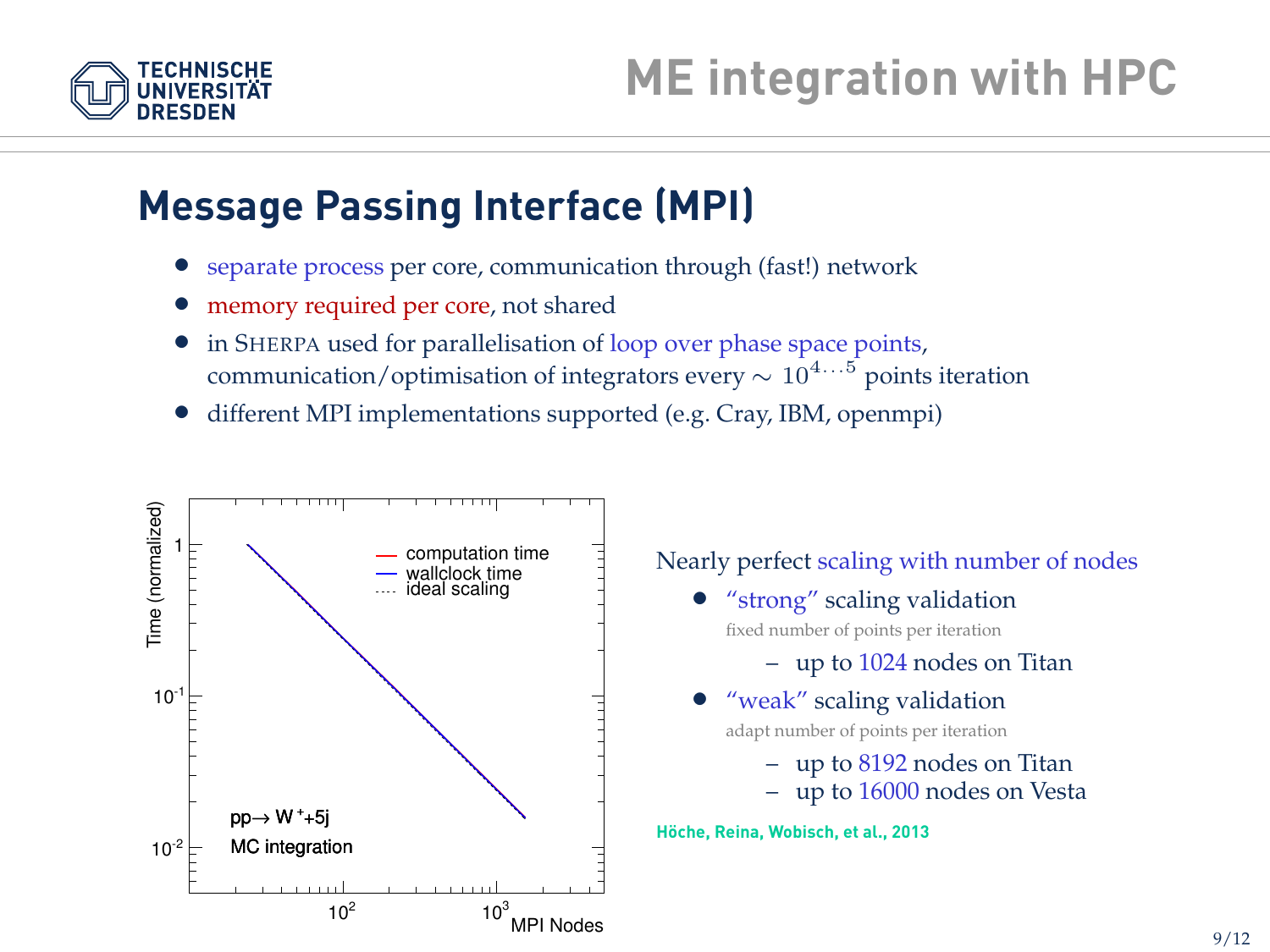

## **Cray XK7 "Titan" at OLCF**

**Hoche, Reina, Wobisch, et al., 2013 ¨**

- 16 AMD OpteronTM 2.2 GHz cores per node (299,008 total cores), 32 GB RAM per node
- Cray Gemini 3D Torus Network
- Linux environment and Cray MPI implementation with Gnu compilers
- similar setup to Cray XE6 "Hopper" at NERSC

## **IBM BlueGene/Q test system "Vesta" at ALCF**

- 16 1.6 GHz PowerPC A2 cores per node (32,768 total cores), 16 GB RAM per node
- IBM 5D Torus Network
- IBM-specific environment and MPI implementation with Gnu compilers

## **Intel Xeon Phi co-processor**

- tested with  $61 \times 4$  compute cores at 1.238 GHz, 16 GB total memory
- offload mode for specific calculations  $\Rightarrow$  needs dedicated programming model (not implemented in SHERPA)
- alternatively: as many-core processor
	- uses regular MPI-mode
	- performance penalty of one core ∼ factor of 16 compared to CPU
	- $\rightarrow$  not really efficient according to these first tests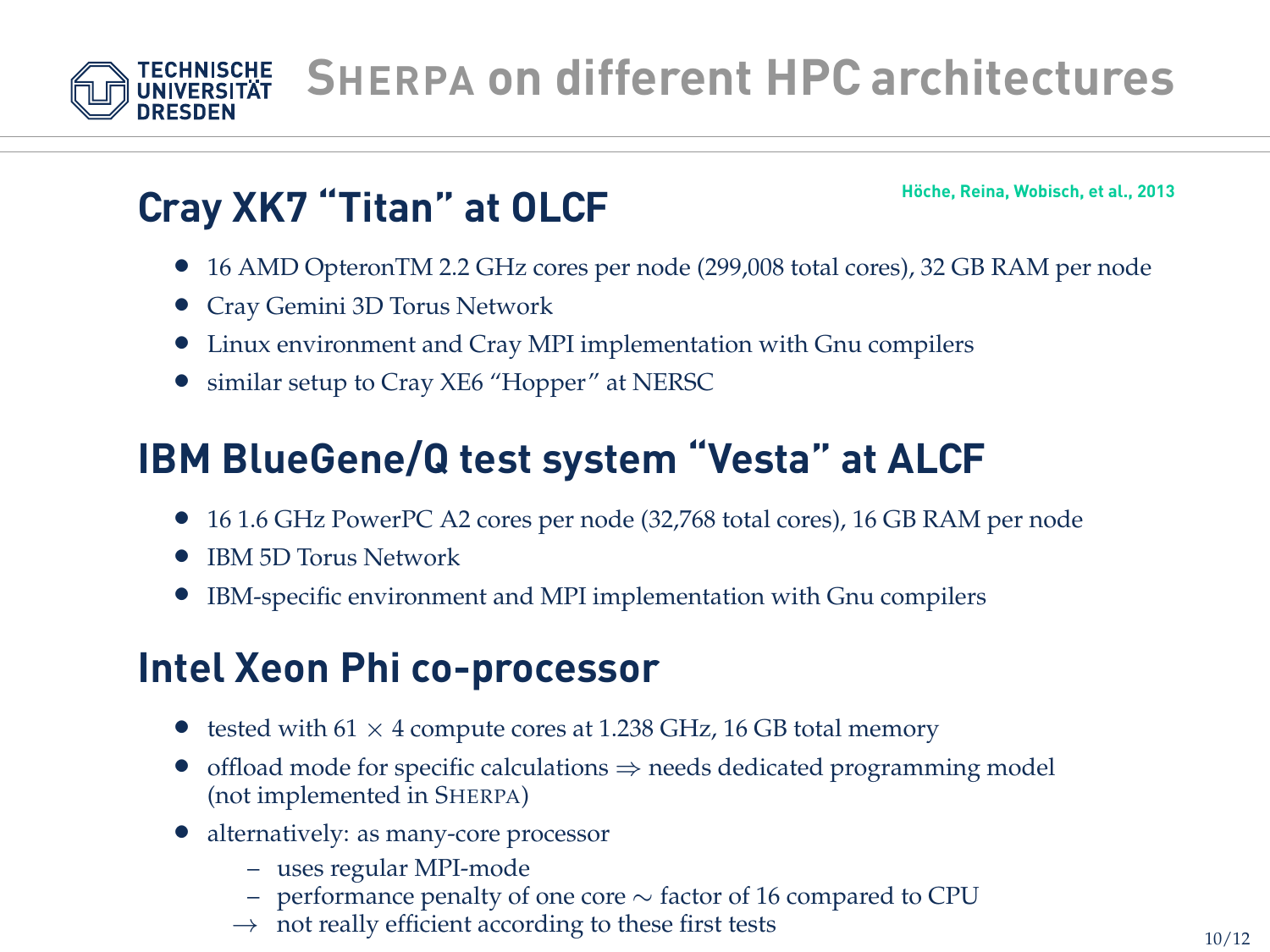

## **I/O performance issues**

- SHERPA relies on information in many small files:
	- process construction/mapping information
	- integration results
	- decaydata for hadron decay channels
	- multiple parton interaction grids
- Total number of (small) files read during initialisation is in the thousands
- ⇒ Performance penalty on slow file systems like in HPC or Grid sites

## **Improvements (Sherpa** ≥ **2.1.0)**

- store all file contents in one database instead of many small files
- for practicality: use Sqlite database format
- still tuning performance (cache size, index creation, ...)

 $\Rightarrow$  I/O improvements as required by ATLAS(/CMS?) production and on HPC systems